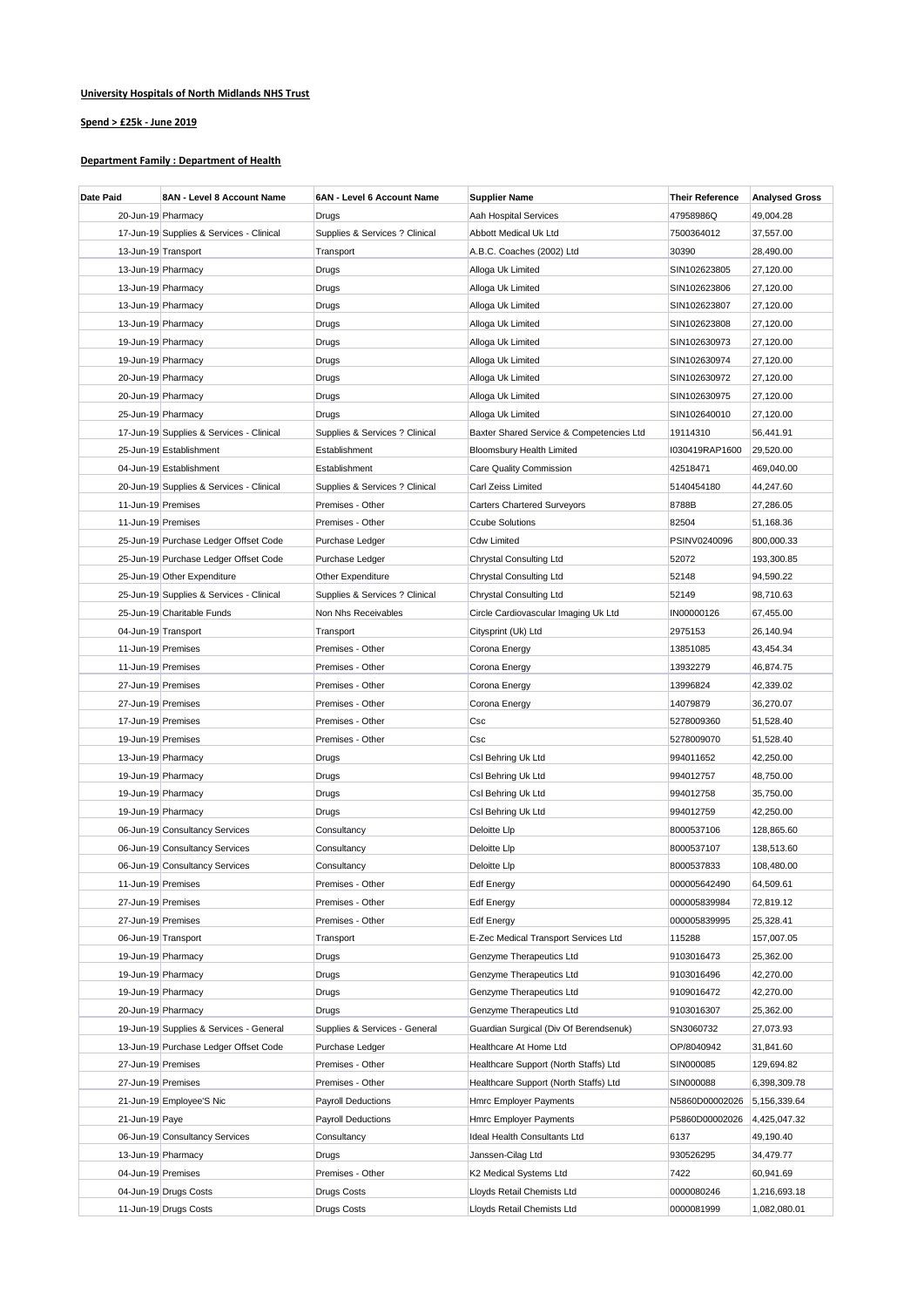|                    | 13-Jun-19 Auc Additions                  | Ppe Trust Owned                | Medical Physics Services International Ltd | <b>INV-1070</b> | 59,270.50  |
|--------------------|------------------------------------------|--------------------------------|--------------------------------------------|-----------------|------------|
|                    | 20-Jun-19 Purchase Healthcare Non-Nhs    | Purchase Healthcare Non-Nhs    | Medica Reporting Ltd                       | 12573           | 75,364.50  |
|                    | 20-Jun-19 Purchase Healthcare Non-Nhs    | Purchase Healthcare Non-Nhs    | Medica Reporting Ltd                       | 12696           | 63,692.00  |
|                    | 20-Jun-19 Purchase Healthcare Non-Nhs    | Purchase Healthcare Non-Nhs    | Medica Reporting Ltd                       | 12826           | 80,667.50  |
|                    | 20-Jun-19 Purchase Healthcare Non-Nhs    | Purchase Healthcare Non-Nhs    | Medica Reporting Ltd                       | 12959           | 77,602.00  |
|                    | 20-Jun-19 Purchase Healthcare Non-Nhs    | Purchase Healthcare Non-Nhs    | Medica Reporting Ltd                       | 13229           | 69,238.50  |
|                    | 25-Jun-19 Purchase Healthcare Non-Nhs    | Purchase Healthcare Non-Nhs    | Medica Reporting Ltd                       | 12437           | 74,321.55  |
|                    | 25-Jun-19 Purchase Healthcare Non-Nhs    | Purchase Healthcare Non-Nhs    | Medica Reporting Ltd                       | 13365           | 75,498.00  |
|                    | 25-Jun-19 Purchase Healthcare Non-Nhs    | Purchase Healthcare Non-Nhs    | Medica Reporting Ltd                       | 12437           | 31,864.45  |
|                    | 11-Jun-19 Supplies & Services - Clinical | Supplies & Services ? Clinical | Medtronic Ltd                              | 1099435658      | 39,600.00  |
|                    | 11-Jun-19 Supplies & Services - Clinical | Supplies & Services ? Clinical | Medtronic Ltd                              | 1099435659      | 39,600.00  |
|                    | 11-Jun-19 Supplies & Services - Clinical | Supplies & Services ? Clinical | Medtronic Ltd                              | 1099441426      | 28,416.00  |
|                    | 14-Jun-19 S - Nhs Infrastructure Support | S - Non Medical Non Clinical   | Midlands Partnership Nhs Ft                | 10081421        | 27,316.88  |
|                    | 14-Jun-19 Services From Other Nhs Bodies | Purchase Healthcare Nhs Bodies | Midlands Partnership Nhs Ft                | 10080189        | 132,493.75 |
|                    | 14-Jun-19 Services From Other Nhs Bodies | Purchase Healthcare Nhs Bodies | Midlands Partnership Nhs Ft                | 10074499        | 63,458.00  |
|                    |                                          |                                |                                            |                 |            |
|                    | 14-Jun-19 Services From Other Nhs Bodies | Purchase Healthcare Nhs Bodies | Midlands Partnership Nhs Ft                | 10075763        | 45,698.50  |
| 14-Jun-19 Premises |                                          | Premises - Other               | Midlands Partnership Nhs Ft                | 10078047        | 25,881.58  |
|                    | 04-Jun-19 $ S -$ Consultant              | S - Medical And Dental         | Ministry Of Defence                        | 7578809         | 52,080.00  |
|                    | 04-Jun-19 $ S -$ Consultant              | S - Medical And Dental         | Ministry Of Defence                        | 7578810         | 51,681.00  |
|                    | 04-Jun-19 $ S -$ Consultant              | S - Medical And Dental         | Ministry Of Defence                        | 7578811         | 53,631.00  |
|                    | 04-Jun-19 $ S -$ Consultant              | S - Medical And Dental         | Ministry Of Defence                        | 7578851         | 55,179.00  |
|                    | 04-Jun-19 $ S -$ Consultant              | S - Medical And Dental         | Ministry Of Defence                        | 7578852         | 44,142.00  |
|                    | 04-Jun-19 Drugs Costs                    | <b>Drugs Costs</b>             | National Blood Service (Reagents Unit)     | 879138          | 29,551.84  |
|                    | 11-Jun-19 Drugs Costs                    | <b>Drugs Costs</b>             | National Blood Service (Reagents Unit)     | 880123          | 29,551.84  |
|                    | 11-Jun-19 Drugs Costs                    | <b>Drugs Costs</b>             | National Blood Service (Reagents Unit)     | 880124          | 251,300.74 |
|                    | 25-Jun-19 Services From Foundation Trust | Purchase Healthcare Nhs Bodies | North Staffs Combined Healthcare Nhs Trust | 0000051183      | 39,672.00  |
|                    | 13-Jun-19 Pharmacy                       | Drugs                          | Novartis Pharmaceuticals Uk Ltd            | 92132050        | 40,613.90  |
|                    | 13-Jun-19 Pharmacy                       | Drugs                          | Novartis Pharmaceuticals Uk Ltd            | 92133352        | 28,087.68  |
|                    | 20-Jun-19 Pharmacy                       | Drugs                          | Novartis Pharmaceuticals Uk Ltd            | 92135688        | 27,593.28  |
|                    | 13-Jun-19 Establishment                  | Establishment                  | Pitney Bowes Purchase Power                | BG444596        | 66,645.37  |
| 06-Jun-19 Premises |                                          | Premises - Other               | Pstg Ltd                                   | SI-9266         | 246,240.00 |
|                    | 13-Jun-19 Pharmacy                       | Drugs                          | Qualasept Ltd T/A Bath Asu                 | PSI-0249373     | 34,149.72  |
|                    | 13-Jun-19 Pharmacy                       | Drugs                          | Qualasept Ltd T/A Bath Asu                 | PSI-0262973     | 33,411.12  |
| 13-Jun-19 Pharmacy |                                          |                                |                                            |                 |            |
|                    |                                          | Drugs                          | Qualasept Ltd T/A Bath Asu                 | PSI-0264672     | 50,053.68  |
|                    |                                          |                                |                                            | PSI-0266009     |            |
|                    | 13-Jun-19 Pharmacy                       | Drugs                          | Qualasept Ltd T/A Bath Asu                 |                 | 37,518.48  |
|                    | 13-Jun-19 Pharmacy                       | Drugs                          | Qualasept Ltd T/A Bath Asu                 | PSI-0266514     | 29,584.56  |
|                    | 19-Jun-19 Pharmacy                       | Drugs                          | Qualasept Ltd T/A Bath Asu                 | PSI-0268756     | 33,411.12  |
|                    | 11-Jun-19 Auc Additions                  | Ppe Trust Owned                | Roche Diagnostics Limited                  | 6501137314      | 81,000.00  |
|                    | 04-Jun-19 Pharmacy                       | Drugs                          | Roche Products Ltd                         | 1322086567      | 37,578.46  |
|                    | 04-Jun-19 Pharmacy                       | Drugs                          | Roche Products Ltd                         | 1322088265      | 27,526.25  |
|                    | 13-Jun-19 Pharmacy                       | Drugs                          | Roche Products Ltd                         | 1322088921      | 29,775.82  |
|                    | 19-Jun-19 Pharmacy                       | <b>Drugs</b>                   | Roche Products Ltd                         | 1322090574      | 25,177.86  |
|                    | 19-Jun-19 Pharmacy                       | Drugs                          | Roche Products Ltd                         | 1322091439      | 45,834.82  |
|                    | 25-Jun-19 Pharmacy                       | Drugs                          | Roche Products Ltd                         | 1322092269      | 30,916.15  |
|                    | 25-Jun-19 Pharmacy                       | <b>Drugs</b>                   | Roche Products Ltd                         | 1322092665      | 34,600.06  |
|                    | 25-Jun-19 Services From Foundation Trust | Purchase Healthcare Nhs Bodies | Salford Royal Nhs Ft                       | S0025435        | 38,921.00  |
|                    | 27-Jun-19 Services From Foundation Trust | Purchase Healthcare Nhs Bodies | Salford Royal Nhs Ft                       | S0026087        | 38,921.00  |
|                    | 04-Jun-19 Consumables                    | Drugs                          | Sccl (101 Consumables)                     | 1010002593      | 236,582.71 |
|                    | 04-Jun-19 Consumables                    | Drugs                          | Sccl (101 Consumables)                     | 1010010613      | 248,064.34 |
|                    | 17-Jun-19 Consumables                    | Drugs                          | Sccl (101 Consumables)                     | 1010014877      | 247,816.92 |
|                    | 17-Jun-19 Consumables                    | Drugs                          | Sccl (101 Consumables)                     | 1010020375      | 193,677.98 |
|                    | 17-Jun-19 Consumables                    | Drugs                          | Sccl (101 Consumables)                     | 1010025180      | 237,576.00 |
|                    | 17-Jun-19 Consumables                    | Drugs                          | Sccl (101 Consumables)                     | 1010028851      | 200,415.36 |
|                    | 17-Jun-19 Consumables                    | Drugs                          | Sccl (101 Consumables)                     | 1010036800      | 254,755.84 |
|                    | 17-Jun-19 Consumables                    | Drugs                          | Sccl (101 Consumables)                     | 1010041432      | 297,356.11 |
|                    | 19-Jun-19 Consumables                    | Drugs                          | Sccl (101 Consumables)                     | 1010044385      | 241,518.46 |
|                    | 19-Jun-19 Consumables                    | Drugs                          | Sccl (101 Consumables)                     | 1010051873      | 211,479.96 |
|                    | 04-Jun-19 Other Trade Payables           | Other Trade Payables           | Sccl (101 Consumables)                     | 1019259515      | 249,161.40 |
|                    | 04-Jun-19 Purchase Ledger Offset Code    | Purchase Ledger                | Sccl (201 Maintenance)                     | 2010000643      | 595,230.89 |
|                    | 04-Jun-19 Supplies & Services - Clinical | Supplies & Services ? Clinical | Sccl (201 Maintenance)                     | 2010000984      | 31,825.62  |
|                    | 11-Jun-19 Supplies & Services - Clinical | Supplies & Services ? Clinical | Siemens Healthcare (Imaging Eqpt)          | 1051060716      | 28,754.40  |
|                    | 11-Jun-19 Establishment                  | Establishment                  | <b>Sodexo Motivation Solutions</b>         | 3551698         | 53,237.90  |